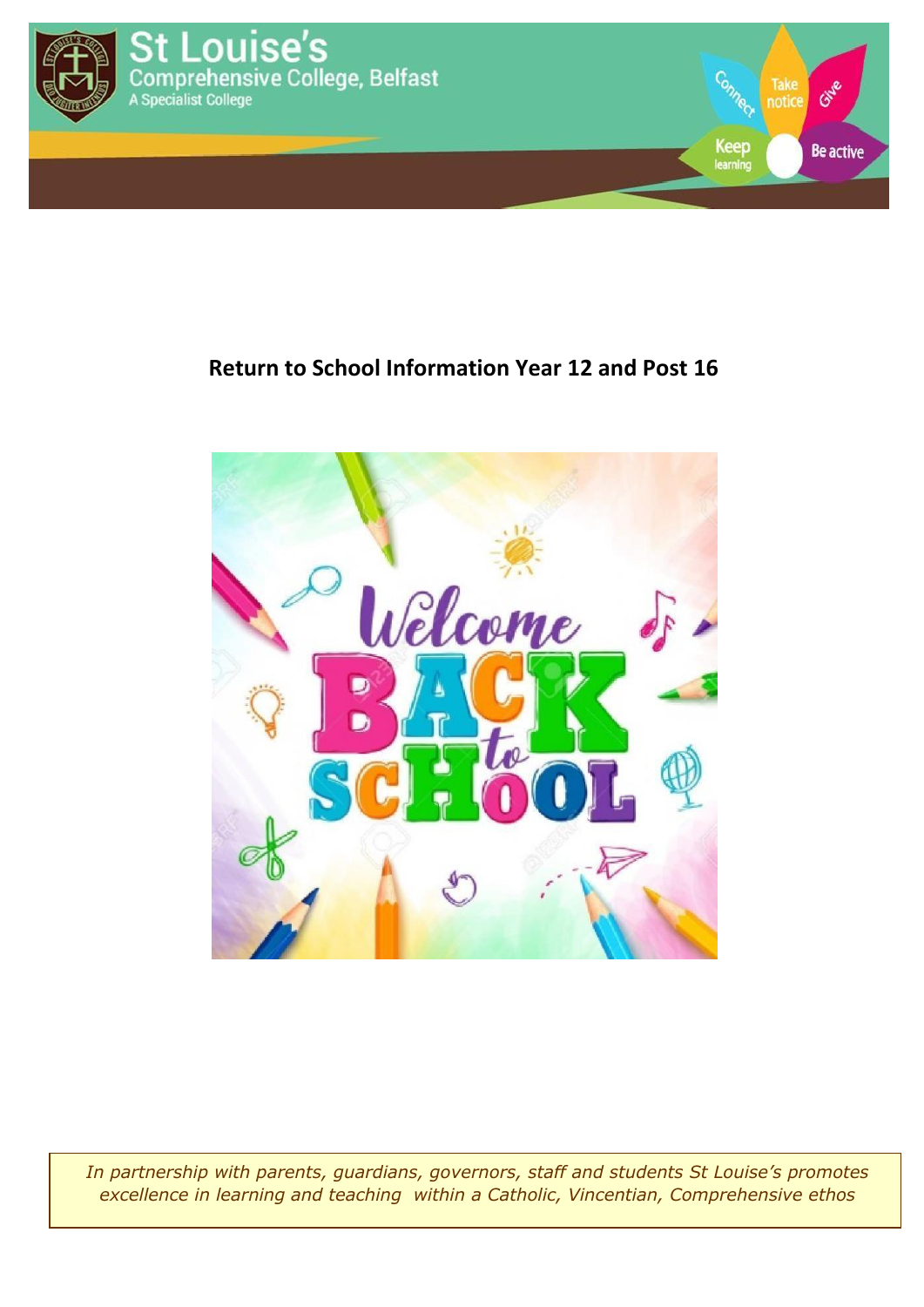

16th March 2021

Dear Parents and Carers

Firstly, I would like to express my sincere thanks to all parents and carers for your resilience and hard work during the lockdown period. Sustaining the education of your children at home cannot be underestimated. I would also like to commend our students for their high levels of engagement across all year groups. Our students have responded very well to remote learning and have continued to follow their normal timetable online. The resilience and determination shown by our students as they continue with their online learning, despite the challenges, is admirable.

It is almost a year since the first lockdown started and following a long period of disruption to both our school and family lives, it is with great delight we welcome back our Year 12 and Post 16 students to face to face in school learning on Monday 22<sup>nd</sup> March. I appreciate that for our students who would have been sitting GCSE's and post 16 examinations this year, this is a worrying time. I can assure you that all is being done, under the guidance from the examination boards, to ensure your child is awarded the appropriate grade. The range of evidence used to inform the Centre Determined Grade may be from any time during the course but must demonstrate knowledge, understanding and skills from areas students have covered within the specification. Our staff will be providing CCEA assessments over the coming weeks. Further information will be available from your child's subject teachers when they return to school and on the link to our websit[e https://www.stlouises.org.uk/ccea-centre-determined-grades-advice/](https://www.stlouises.org.uk/ccea-centre-determined-grades-advice/) In the meantime, please encourage your child to continue with their learning as every student still has the ability to influence their final grade.

It is important to keep in mind that we have not reached the end of the pandemic, therefore, a number of safety measures and restrictions are still in place. Students are reminded that face coverings must now be worn on public transport when travelling to and from school. Students must also wear masks when inside the school building, including during lessons. Unfortunately, breakfast club, education visits, and after school activities remain paused until advised otherwise by the Department of Education.

If your child or any member of your household is displaying symptoms you must not send your child to school. Please inform us on the first day of absence and book your child for a COVID test. Students displaying symptoms must not travel on public transport.

Working in partnership, together we will support your child through this chapter of their educational journey.

Miss Mary McHenry Principal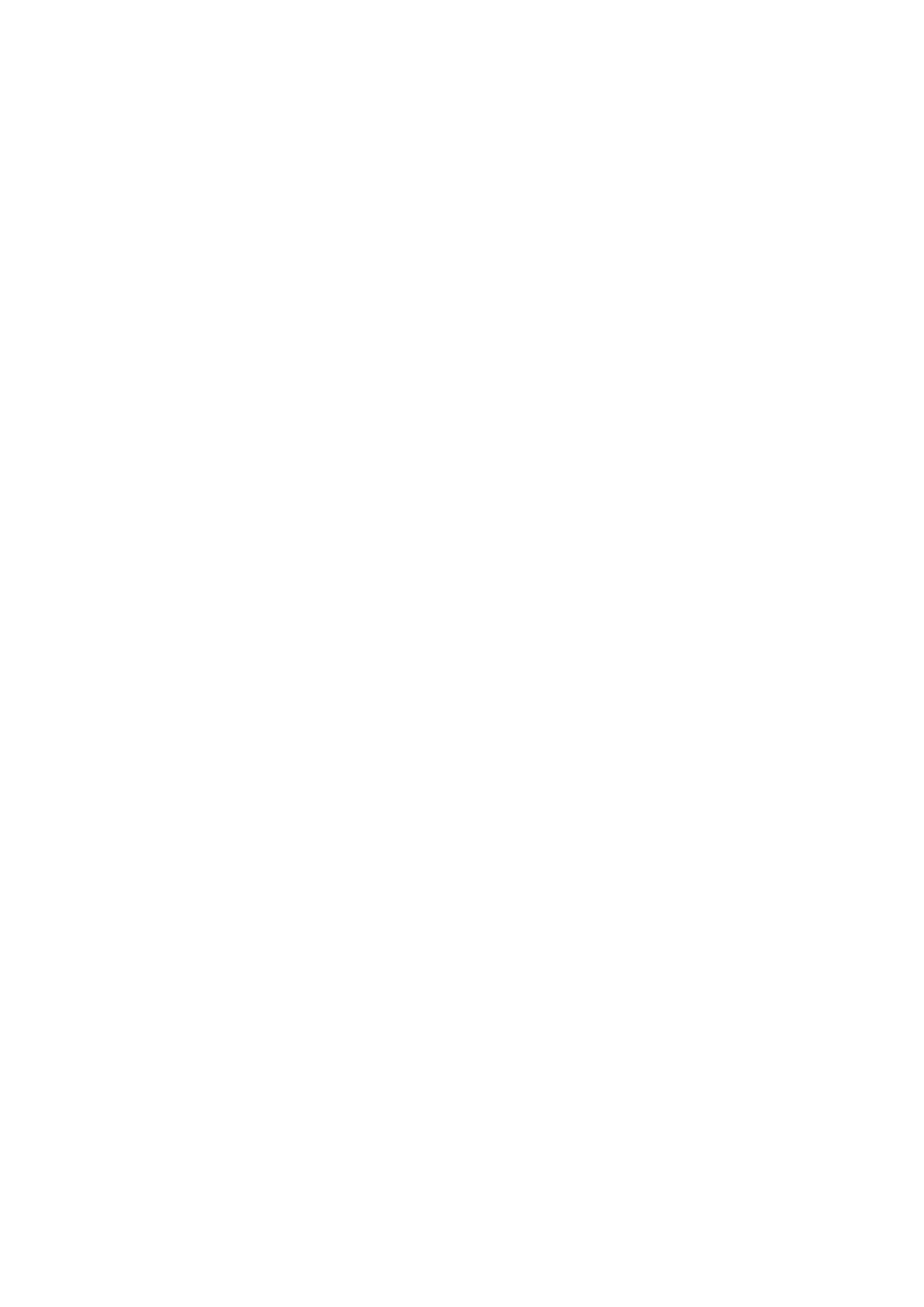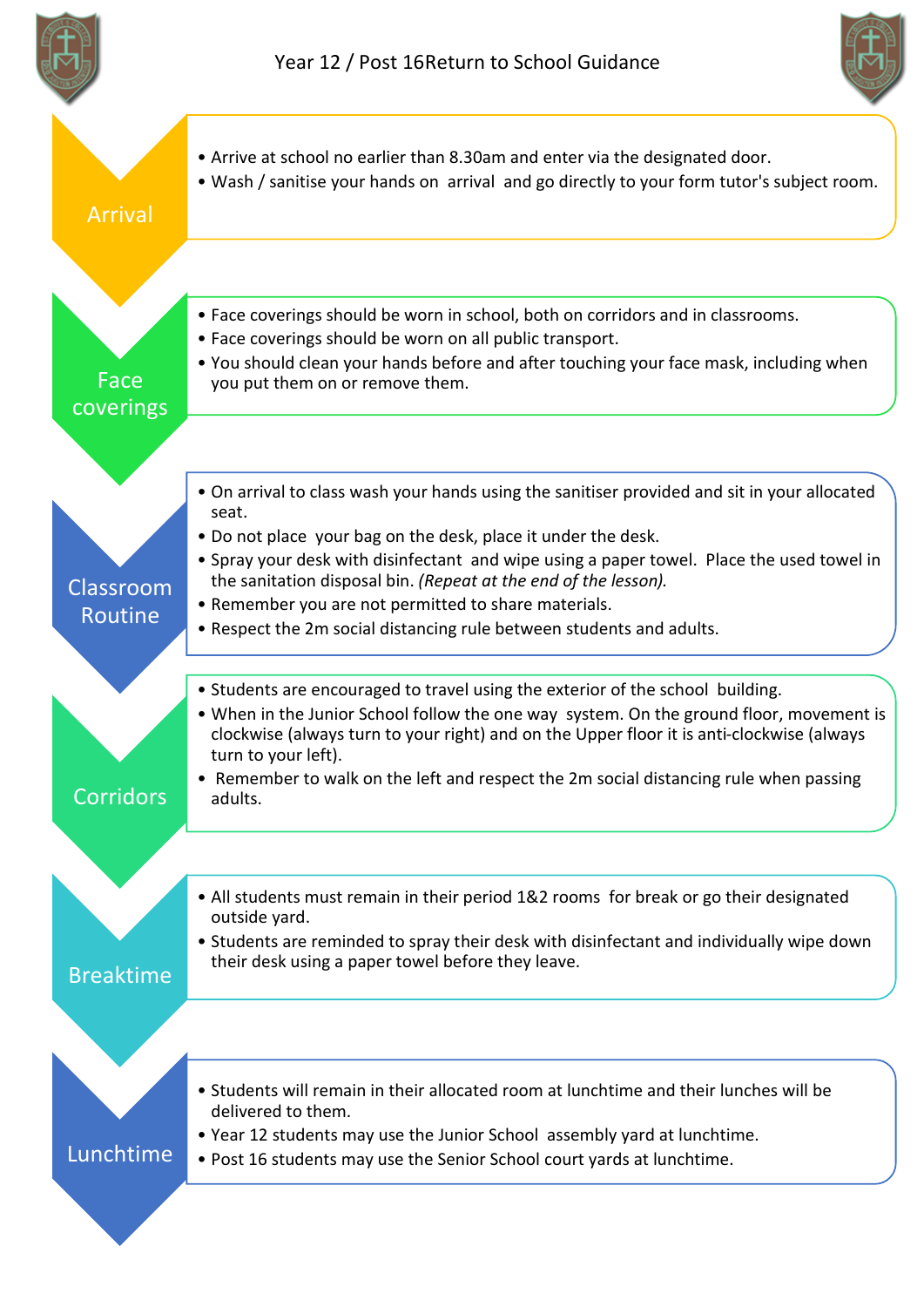



| <b>Entrance Doors</b> |                                           |                                           |  |  |  |
|-----------------------|-------------------------------------------|-------------------------------------------|--|--|--|
| <b>Year Group</b>     | <b>Form Tutors Based in Junior School</b> | <b>Form Tutors Based in Senior School</b> |  |  |  |
| 12                    | PSC/ Caretaker door                       | C2 door                                   |  |  |  |
| 13                    | Junior School main student entrance       | Main student entrance                     |  |  |  |
| 14                    | Junior School main student entrance       | Art Door / C8 door                        |  |  |  |

| <b>Year 12 Form Rooms</b> |                                 |                |  |  |  |
|---------------------------|---------------------------------|----------------|--|--|--|
| <b>Class</b>              | <b>Form Tutor</b>               | <b>Room</b>    |  |  |  |
| 12A                       | Mrs E Higgins                   | L9             |  |  |  |
| 12B                       | Miss F O'Reilly                 | D <sub>2</sub> |  |  |  |
| 12C                       | Mrs K Kelly                     | S7             |  |  |  |
| 12D                       | Miss N McKenna                  | R4             |  |  |  |
| <b>12E</b>                | Miss R Morrissey / Mrs C Mackey | S9             |  |  |  |
| 12F                       | Mrs J Boyle                     | Studio 2       |  |  |  |
| 12G                       | Mrs E Hughes                    | C <sub>4</sub> |  |  |  |
| 12H                       | Mrs C McAfee                    | <b>D10</b>     |  |  |  |

| <b>Post 16 Form Rooms</b>                   |                            |                                |                                                           |                                  |                |  |  |
|---------------------------------------------|----------------------------|--------------------------------|-----------------------------------------------------------|----------------------------------|----------------|--|--|
| <b>Class</b>                                | <b>Form Tutor</b>          | <b>Room</b>                    | <b>Class</b>                                              | <b>Form Tutor</b>                | <b>Room</b>    |  |  |
| 13A                                         | Mrs S Lagan/ Miss J Craig  | Studio 3/C12                   | 14A                                                       | Mrs D Molloy                     | C <sub>2</sub> |  |  |
| 13B                                         | Mrs B Kelly                | Studio 4                       | 14B                                                       | Mrs V Byrne                      | <b>R11</b>     |  |  |
| 13C                                         | Mrs E Creaney              | C <sub>13</sub>                | 14C                                                       | Mrs F Morgan                     | G <sub>3</sub> |  |  |
| 13D                                         | Mrs B McCabe/ Mrs B Nelson | S7                             | 14D                                                       | Mr G Short                       | <b>R30</b>     |  |  |
| 13E                                         | Mr N O'Flaherty            | M4                             | <b>14E</b>                                                | Mrs B O'Connell/ Mrs G Currie    | C6/L1          |  |  |
| 13F                                         | Miss G Connolly            | <b>Sports Hall</b>             | 14F                                                       | Mrs T Gorman                     | L <sub>3</sub> |  |  |
| 13G                                         | Mrs F Nelson               | Studio 1                       | 14G                                                       | Miss S Cullen                    | AU1            |  |  |
| 13H                                         | Mrs G O'Neill              | C <sub>5</sub>                 | 14H                                                       | Mrs J Campbell                   | D <sub>5</sub> |  |  |
| 13J                                         | Mr C Devine                | C <sub>10</sub>                | 14J                                                       | Mr S Kelly                       | C <sub>8</sub> |  |  |
| 13K                                         | Ms M Quinn                 | <b>Sports Hall</b>             | 14K                                                       | Miss A Cunningham/ Mrs C McNamee | <b>Rm 26</b>   |  |  |
|                                             |                            |                                | 14L                                                       | Miss E Camplisson                | L12            |  |  |
| <b>Toilet Break Time / Lunchtime</b>        |                            |                                |                                                           |                                  |                |  |  |
| Year 12                                     |                            |                                | Post 16                                                   |                                  |                |  |  |
| Junior School Upper Corridor beside Room 27 |                            |                                | Junior School - Girls Outside PSC Centre                  |                                  |                |  |  |
| Senior School Lower M                       |                            |                                | Junior School Boys - Student Toilets Beside Mrs O'Neill's |                                  |                |  |  |
|                                             |                            | Office                         |                                                           |                                  |                |  |  |
|                                             |                            | Senior School Girls HE Toilets |                                                           |                                  |                |  |  |
|                                             |                            |                                | Senior School Boys Lower C / Careers Suite                |                                  |                |  |  |

## **Lunchtime**

If students wish to purchase a lunch when they return to school on the 22<sup>nd</sup> March they must place an order now. These options can't be changed and unfortunately students will not be able to order a lunch on the day. If students are entitled to free school meals please indicate this on the form, if not you will have to pay Mrs Moore for the week on your first day back. Please complete the form via the link below: